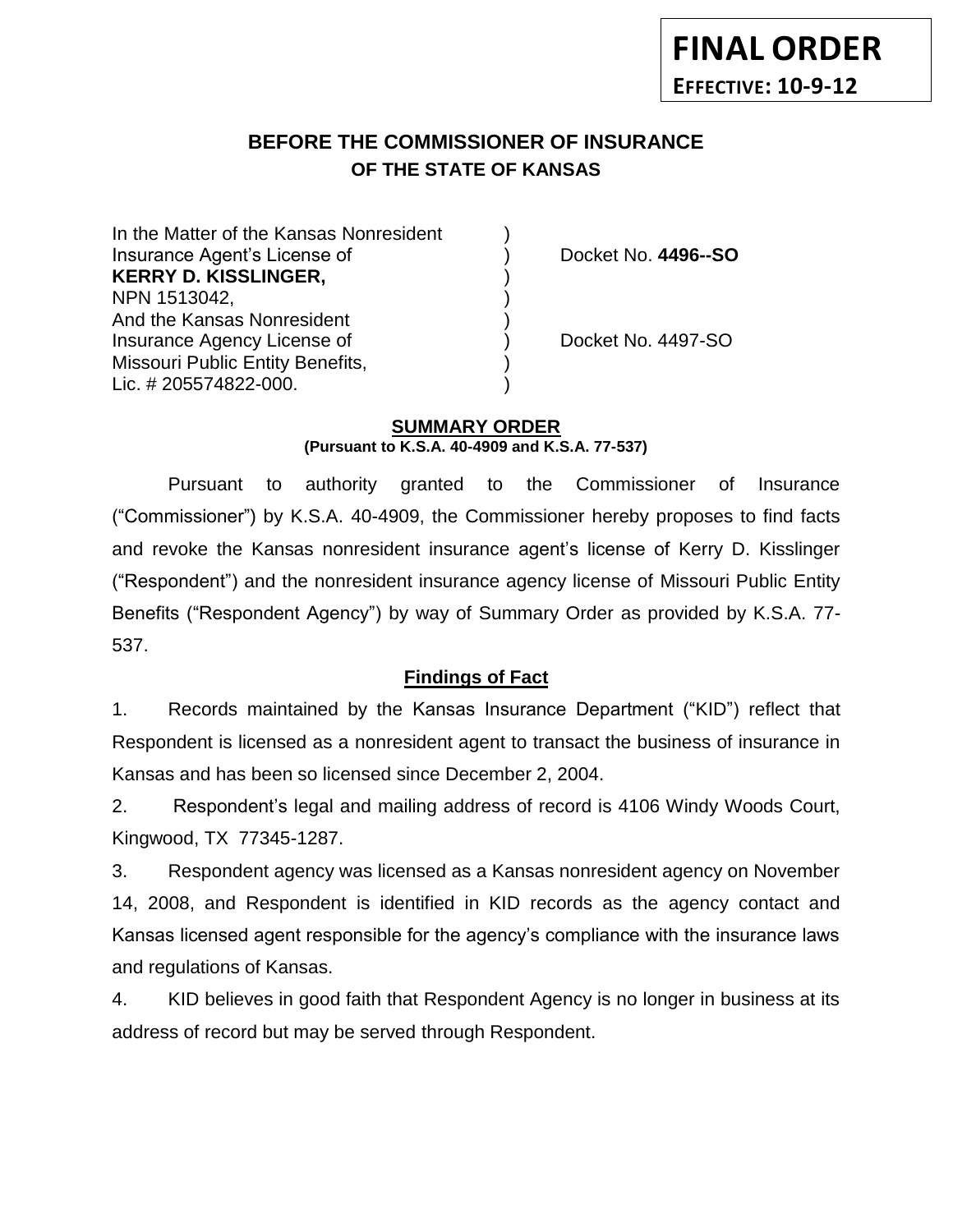5. Following investigation, the Commissioner has no reason to believe that protection of the public interest requires the Commissioner to give notice and opportunity to participate to anyone other than the respondent.

6. Following investigation, the Commissioner finds evidence sufficient to support the following findings of fact:

7. By Consent Order dated December 20, 2011, the Missouri Department of Insurance, Financial Institutions and Professional Registration revoked the business entity license and third party administrator license of Respondent Agency.

8. The Missouri Consent Order includes findings of a pattern and practice within the agency of "scrubbing" applications (i.e., adding, deleting, or altering information), forging signatures, and submitting falsified applications to the insurer.

9. The Missouri Consent Order identifies Respondent as secretary of the entity and Ashley Kisslinger as the president.

10. The Missouri Consent Order also indicates that the agency now identifies Texas as its resident state.

11. Neither Respondent Agency nor Respondent on behalf of Respondent Agency notified KID of the Missouri action within 30 days as required by K.A.R. §40-7-9(a) or a change of address as required by K.A.R. §40-7-9(f).

12. By letter of August 27, 2012, addressed to Respondent at his address of record, counsel for KID summarized the foregoing information and invited Respondent to reply if he disputed the facts.

13. Respondent replied, stating he did not report the action because he did not realize that he and Respondent Agency still had active licenses in Kansas.

14. Respondent further states that they are no longer involved in the business of insurance.

# **Applicable Law**

15. K.S.A. 2011 Supp. 40-4909(a) provides, in relevant part:

"The commissioner may deny, suspend, revoke or refuse renewal of any license issued under this act if the commissioner finds that the applicant or license holder has: . . .

(7) Admitted to or been found to have committed any insurance unfair trade practice or fraud in violation of K.S.A. 40-2404 and amendments thereto. . . .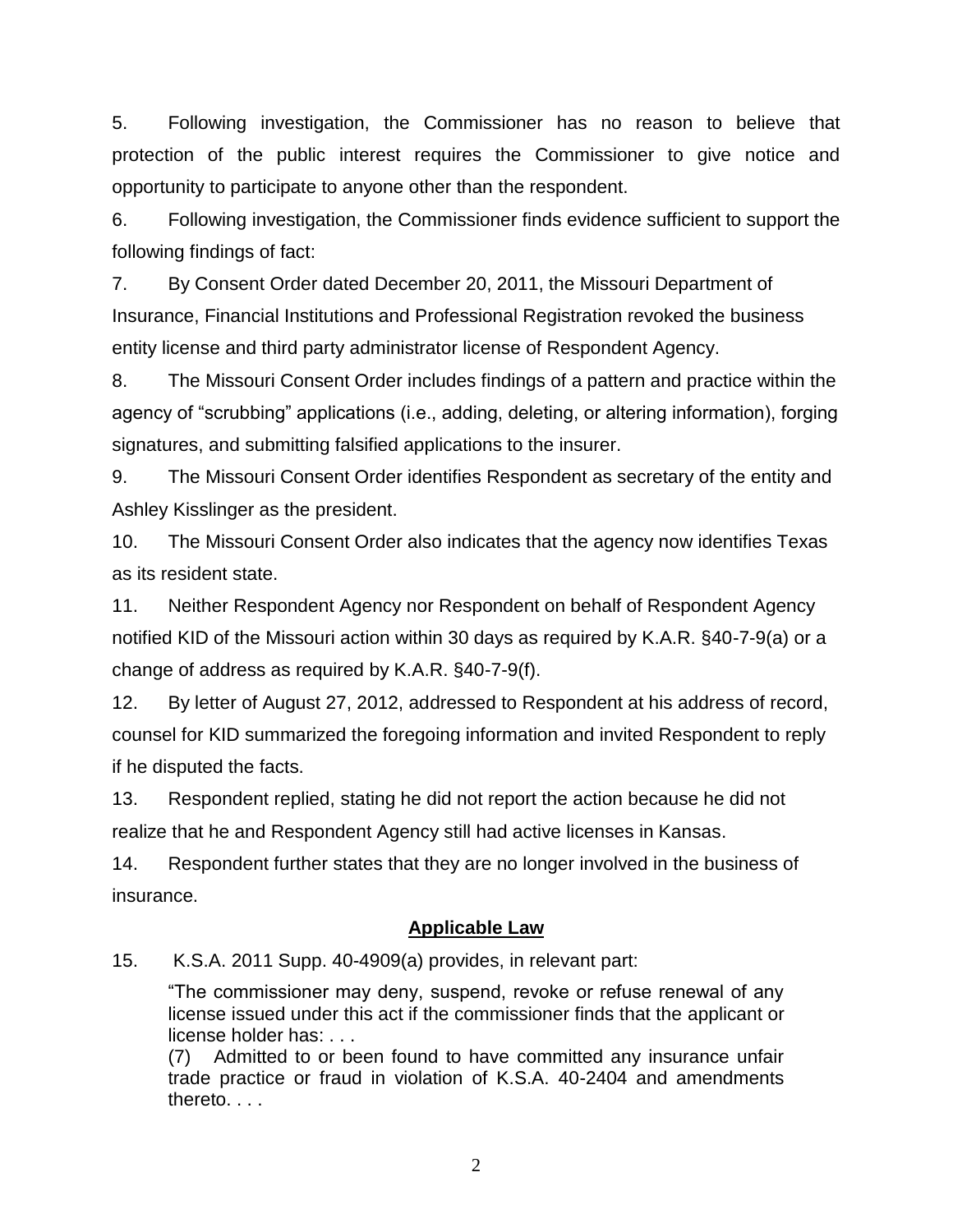(8) Used any fraudulent, coercive, or dishonest practice, or demonstrated any incompetence, untrustworthiness or financial irresponsibility in the conduct of business in this state or elsewhere." K.S.A. 2011 Supp. 40- 4909(a).

16. K.S.A. 40-2404(11) defines the following unfair trade practice: "Making false or fraudulent statements or representations on or relative to an application for an insurance policy, for the purpose of obtaining a fee, commission, money or other benefit from any insurer, agent, broker or individual."

17. The Commissioner may revoke any license issued under the Insurance Agents Licensing Act if the Commissioner finds that the interests of the insurer or the insurable interests of the public are not properly served under such license. K.S.A. 2011 Supp. 40-4909(b).

## **Conclusions of Law**

18. The Commissioner has jurisdiction over Respondent as well as the subject matter of this proceeding, and such proceeding is held in the public interest.

19. The Commissioner finds that Respondent, as the responsible agent and as an officer of the entity, is accountable for the conduct of Respondent Agency.

20. The Commissioner finds, based on the factual findings of the Missouri Consent Order, that the licenses of Respondent and Respondent Agency may be revoked pursuant to K.S.A. 40-4909(a)(8) because Respondent Agency has used fraudulent or dishonest practices.

21. The Commissioner further finds based on the same conduct that the licenses of Respondent and Respondent Agency may be revoked pursuant to K.S.A. 40-4909(a)(7) because Respondent Agency has, as a pattern and practice, committed an insurance unfair trade practice in violation of K.S.A. 40-2404(11).

22. Based on the foregoing findings, the Commissioner concludes that sufficient grounds exist for the revocation of Respondent's insurance agent's license and Respondent Agency's insurance agency license pursuant to K.S.A. 40-4909(a).

23. The Commissioner further concludes both licenses may be revoked pursuant to K.S.A. 40-4909(b) because such license are not properly serving the interests of the insurer and the insurable interests of the public.

3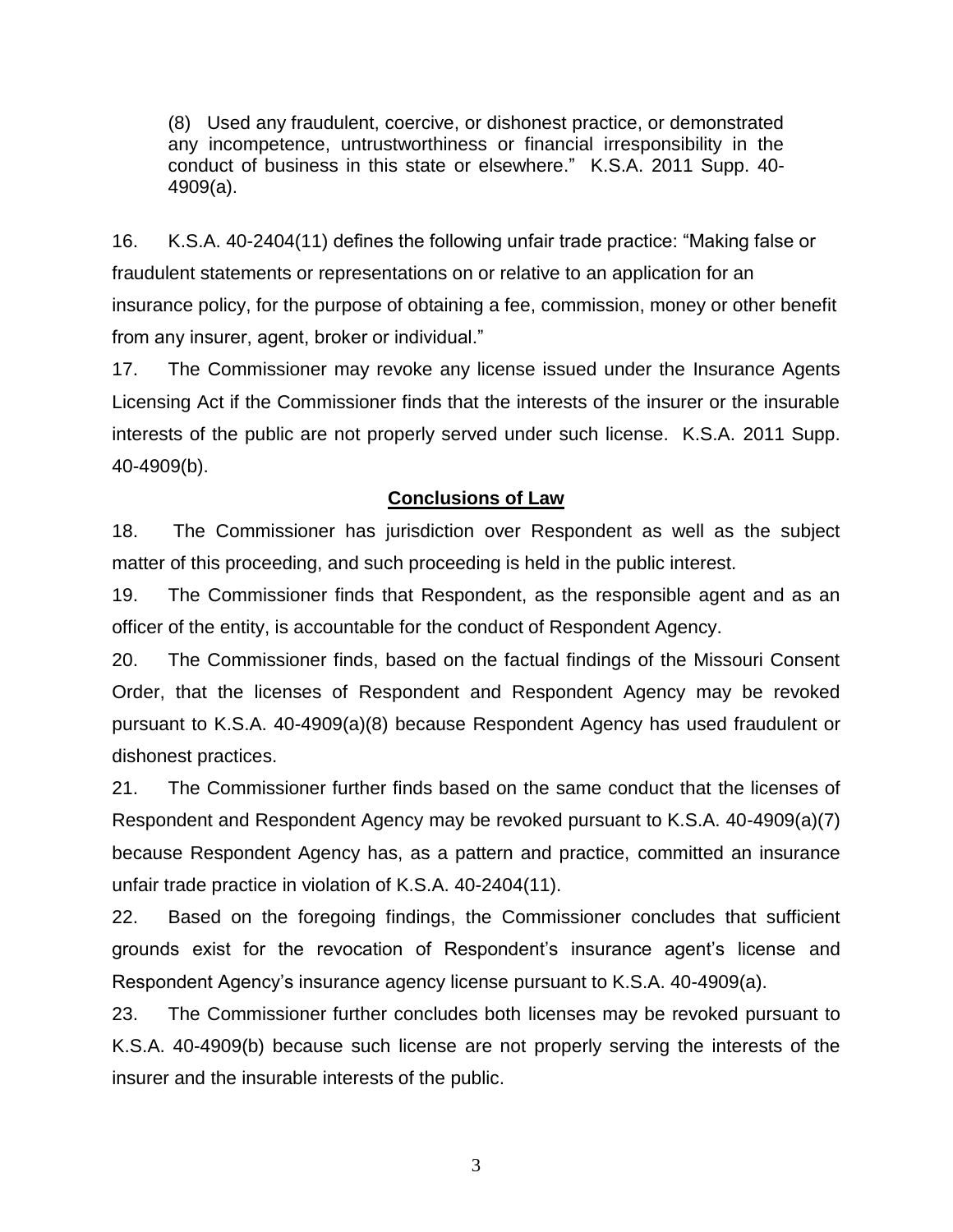24. Based on the facts and circumstances set forth herein, it appears that the use of summary proceedings in this matter is appropriate, in accordance with the provisions set forth in K.S.A. 77-537(a), in that the use of summary proceedings does not violate any provision of the law, the protection of the public interest does not require the KID to give notice and opportunity to participate to persons other than Respondent, and after investigation, KID believes in good faith that the allegations will be supported to the applicable standard of proof.

# **Policy to be Served**

25. Before issuing an insurance agent license, the Commissioner must determine that the applicant is qualified and has not committed any act that would be grounds for denial, suspension, or revocation. K.S.A. 40-4905(b). Further, the Commissioner may revoke any license issued under the Insurance Agents Licensing Act if the Commissioner finds that the interests of the insurer or the insurable interests of the public are not properly served under the license. The following action is necessary and appropriate to promote the security and integrity of the insurance business and protect insurance consumers by licensing, or continuing to license, persons or entities to sell, solicit, or negotiate insurance in the State of Kansas only if their conduct indicates they are both qualified and trustworthy.

# **IT IS THEREFORE ORDERED BY THE COMMISSIONER OF INSURANCE THAT**

- **1.** The Kansas nonresident insurance agent's license of **KERRY D. KISSLINGER** is hereby **REVOKED;**
- **2.** THE Kansas nonresident insurance agency license of **Missouri Public Entity Benefits** is hereby **REVOKED;** and
- **3. KERRY D. KISSLINGER** and **Missouri Public Entity Benefits** shall **CEASE and DESIST** from the sale, solicitation, or negotiation of insurance, doing any act toward the sale, solicitation, or negotiation of insurance, and/or receiving compensation deriving from the sale, solicitation, or negotiation of insurance in Kansas or on Kansas risks through business conducted on and after the effective date of this order.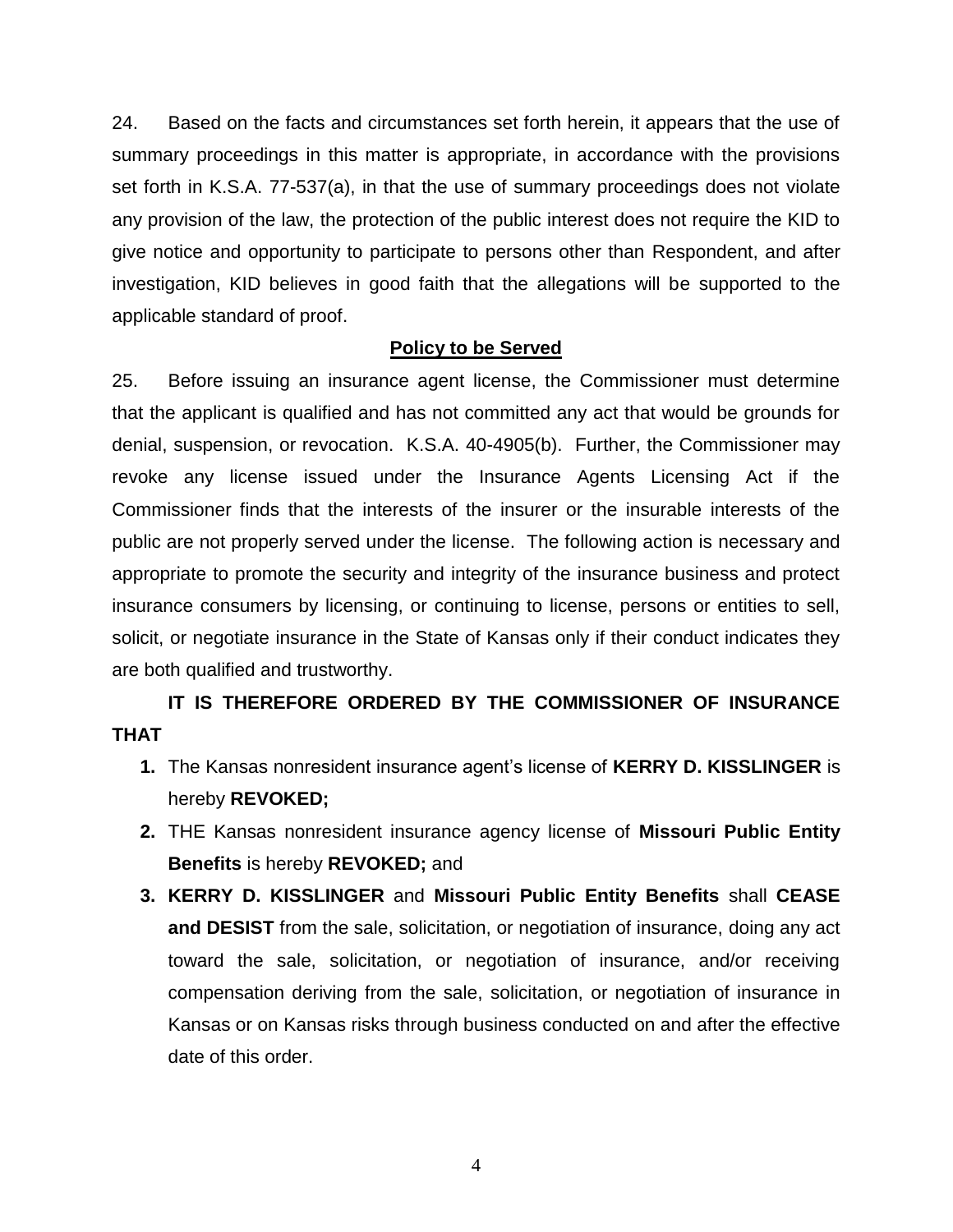**It is further ordered**, pursuant to KSA 77-415(b)(2)(A), that this order is designated by KID as precedent.

## **IT IS SO ORDERED THIS \_\_18th\_\_ DAY OF SEPTEMBER 2012, IN THE CITY OF TOPEKA, COUNTY OF SHAWNEE, STATE OF KANSAS.**



\_/s/ Sandy Praeger\_\_\_\_\_\_\_\_\_\_\_\_\_\_\_\_ Sandy Praeger Commissioner of Insurance

BY:

/s/ Zachary J.C. Anshutz Zachary J.C. Anshutz General Counsel

# **NOTICE OF RIGHTS TO HEARING AND REVIEW**

**Within fifteen (15) days of the date of service of this Summary Order, Respondent** may submit a written request for a hearing pursuant to K.S.A. 77-537 and K.S.A. 77-542. Any request for a hearing should be addressed to the following:

Zachary J.C. Anshutz, General Counsel Kansas Insurance Department 420 S.W.  $9<sup>th</sup>$  Street Topeka, Kansas 66612

If a hearing is requested, the Kansas Insurance Department will serve notice of the time and place of the hearing and information on procedures, right of representation, and other rights of parties relating to the conduct of the hearing.

**If a hearing is not requested in the time and manner stated above, this Summary Order shall become effective as a Final Order upon the expiration of time for requesting a hearing.** In the event Respondent files a Petition for Judicial Review, pursuant to K.S.A. 77-613(e), the agency officer to be served on behalf of the Kansas Insurance Department is

Zachary J.C. Anshutz, General Counsel Kansas Insurance Department 420 S.W.  $9<sup>th</sup>$  Street Topeka, Kansas 66612